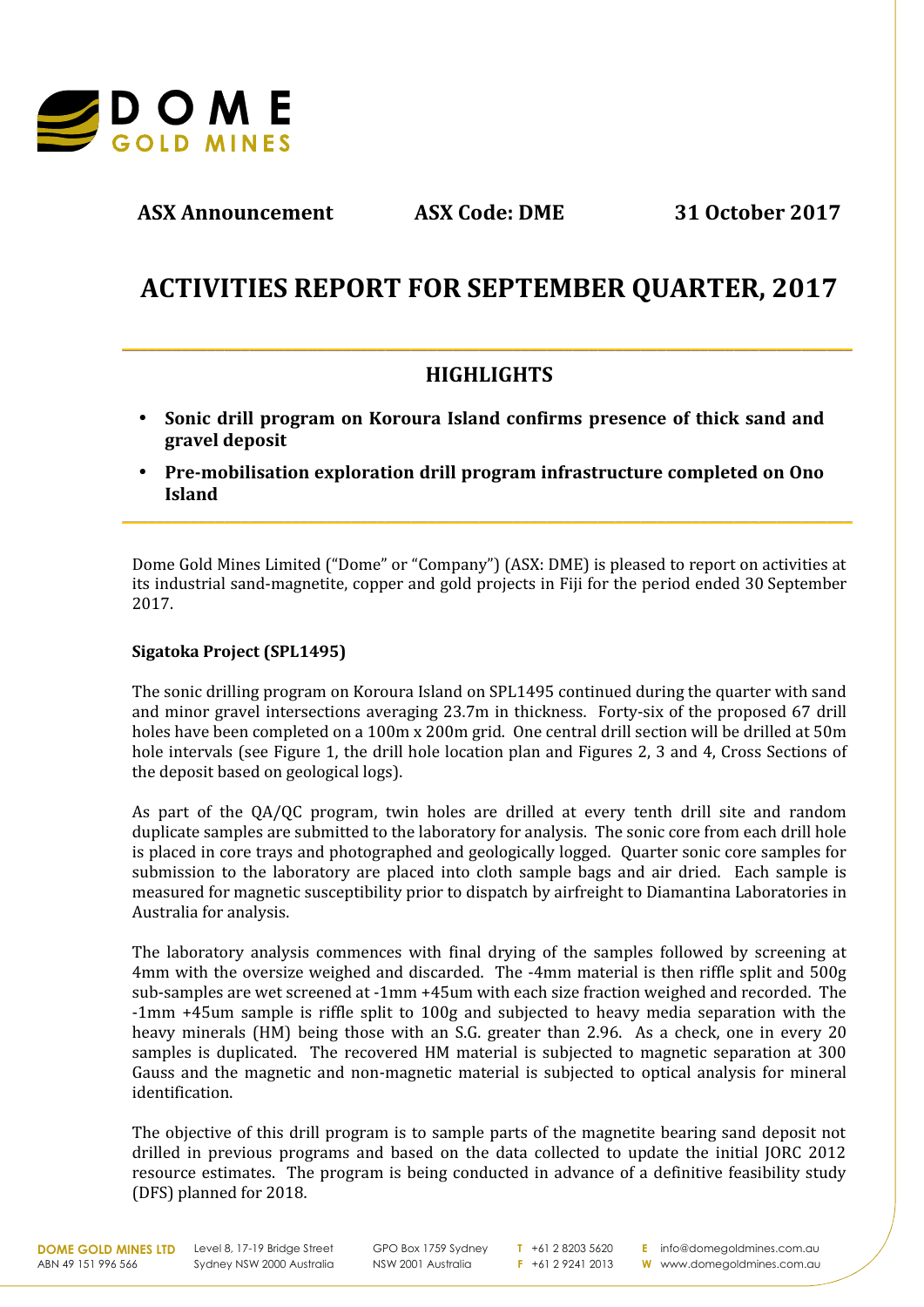



**Figure 1 -** Image of Koroura Island showing location of completed sonic drill holes (prefaced SRS), planed drill holes (numbers) and detailed infill holes (blue numbered squares)



**Figure 2 –** Cross Section 3870600N along drill line looking south (Sigatoka River to the east) showing the heavy mineral-magnetite bearing sand and gravel deposition

**DOME GOLD MINES LTD** ABN 49 151 996 566

Level 8, 17-19 Bridge Street Sydney NSW 2000 Australia

GPO Box 1759 Sydney NSW 2001 Australia

**T** +61 2 8203 5620 **F** +61 2 9241 2013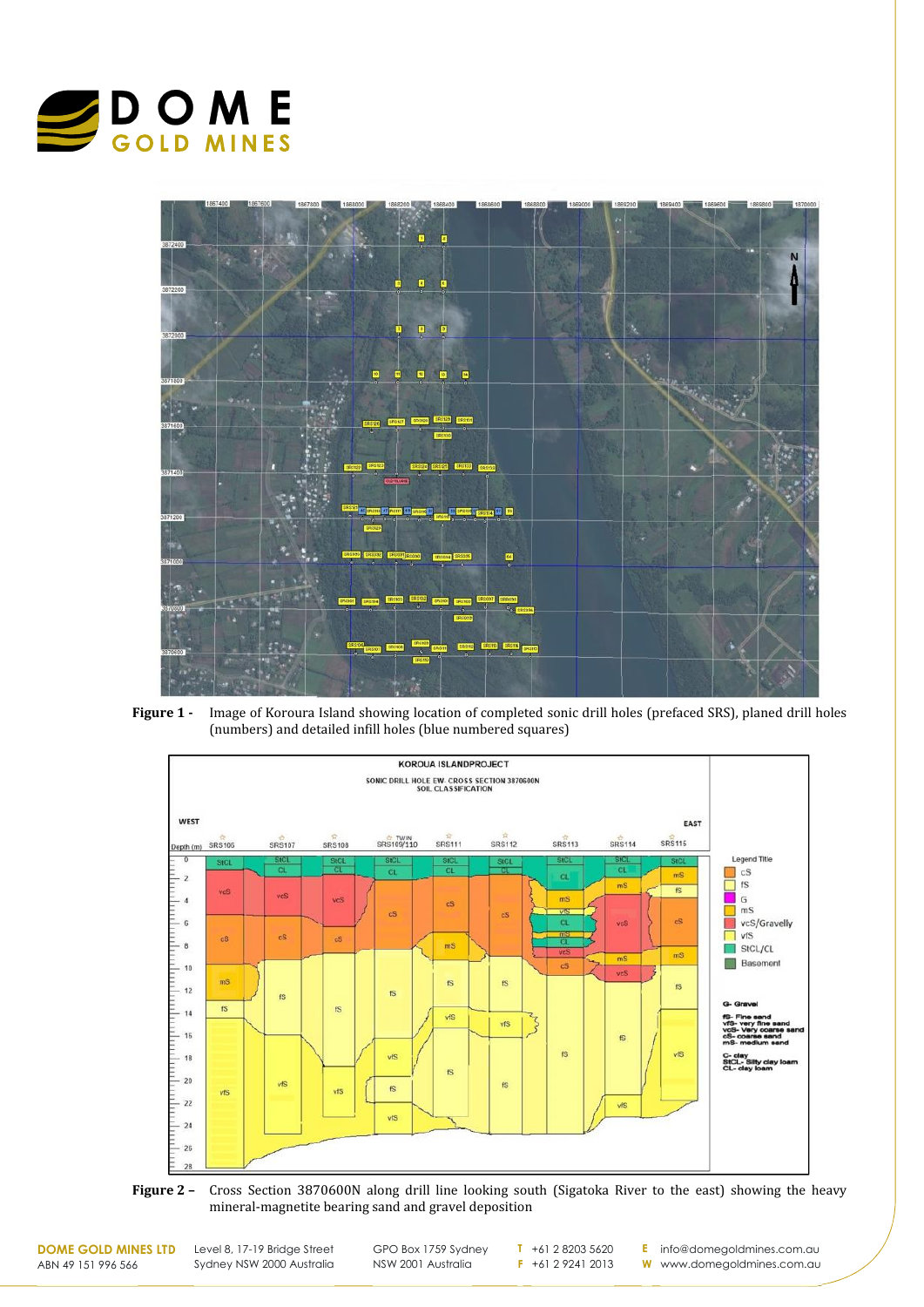









**DOME GOLD MINES LTD** ABN 49 151 996 566

Level 8, 17-19 Bridge Street Sydney NSW 2000 Australia GPO Box 1759 Sydney NSW 2001 Australia

**T** +61 2 8203 5620 **F** +61 2 9241 2013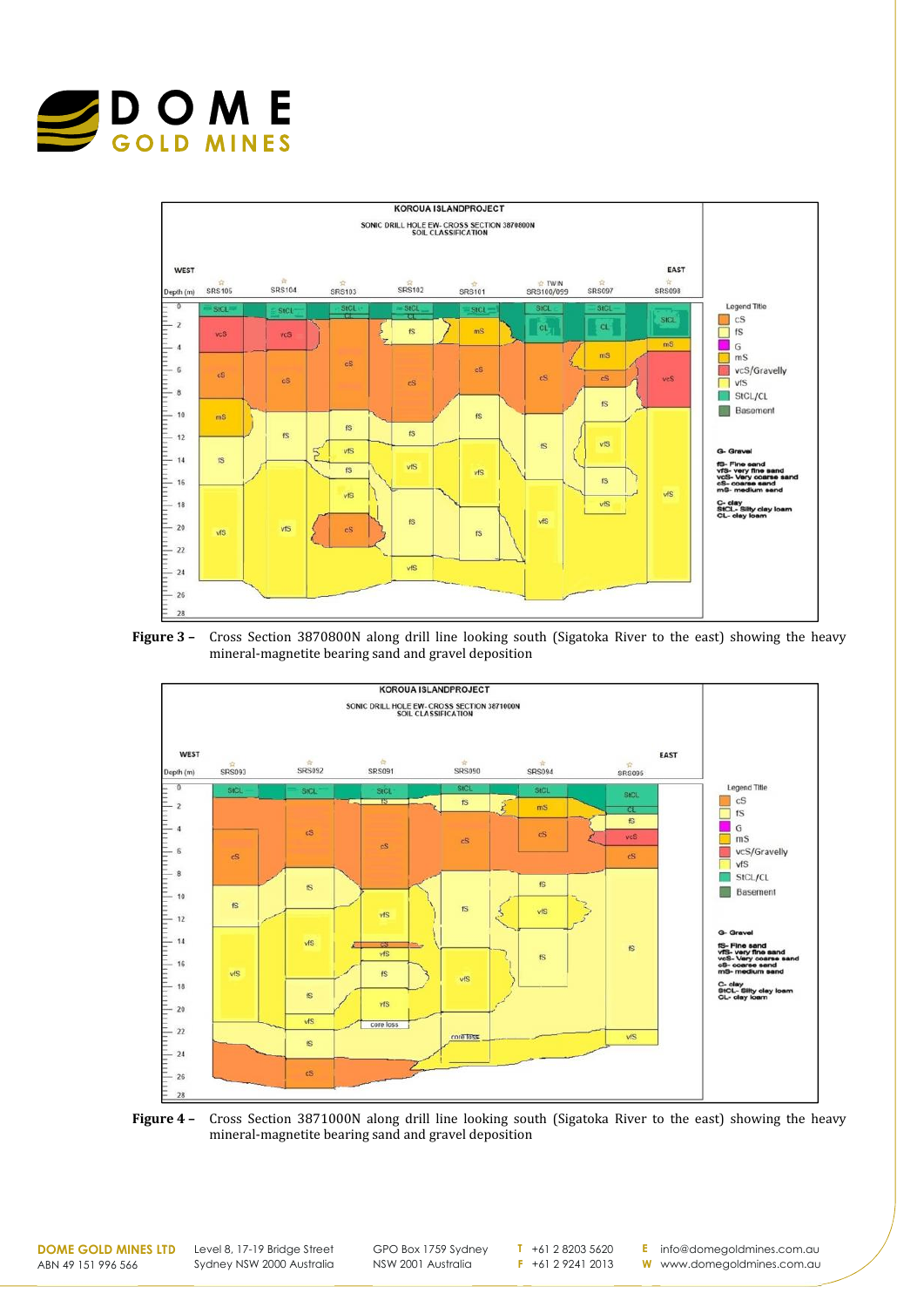

## **Ono Island Project (SPL1451)**

Planning for the exploration diamond drilling program on the Naqara East and Naqara West epithermal gold prospects on Ono Island has reached an advanced stage. The pre-mobilisation construction of accommodation, messing and drill core management infrastructure is complete (see Plates 1 and 2). Logistics such as shipping services for delivery of drilling and support equipment and fuel and other supplies have been identified. Plans have been finalised for the shipping of core samples to an assay laboratory in Australia complete. These preparations mean that on final approval of funding for the program the work will get underway very quickly.



**Plate 1 -** Diamond drill core logging building with bench space to layout entire drill holes



**Plate 2 -** Office and accommodation building with water storage tanks ready for installation

**DOME GOLD MINES LTD** ABN 49 151 996 566

Level 8, 17-19 Bridge Street Sydney NSW 2000 Australia GPO Box 1759 Sydney NSW 2001 Australia

**T** +61 2 8203 5620 **F** +61 2 9241 2013